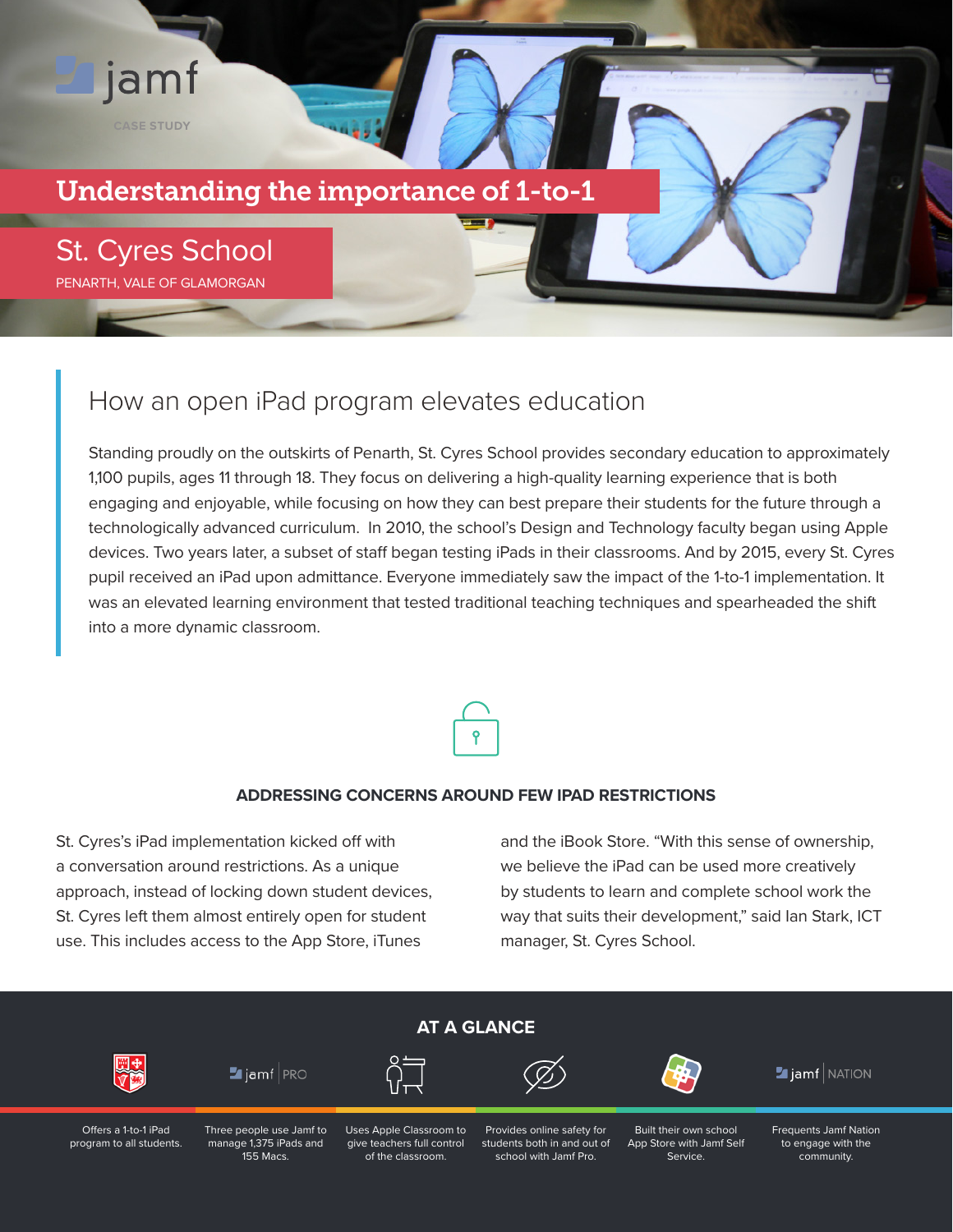Were there concerns around providing this lessrestrictive environment to students? At first – yes. To proactively address the apprehension around this decision, school administrators discussed the benefits of a 1-to-1 program with parents. They provided education around monitoring iPad usage at home, including how to use parental settings, and they explained the specific restrictions they would enforce at school.

St. Cyres hides a handful of harmful apps. They also assign a global proxy to the iPad devices that forces all internet use, in or outside school, through their web filter server – a way to block access to potentially harmful websites. Stark said they can impose further restrictions, like hiding all non-school apps and the App Store, when students misuse the devices, subsequently lifting the restrictions to reward good behavior.

"As long as we are able to apply restrictions when needed, for either misuse or when requested by a parent or teacher, then we believe this is enough to create a safe, but fun learning environment using iPads," Stark said.



#### **PROVING THE USE CASE TO COLLEAGUES**

In the beginning, the St. Cryes School Senior Leadership Team (SLT) knew two things. They wanted to implement Apple devices, and they wanted teachers to be involved in the process. So they asked an educator from each faculty to become a digital leader, test devices in their environment and share best practices with the digital leader group. "There was a real buzz within the school during this time," Stark said, "And there were more applicants to become a digital leader and to trial Apple technologies than we first anticipated."

# Using the iPad for students is now as natural as traditional pen and paper."

– Damian Parker, faculty director, Art Design Technology, St. Cyres School

By testing and sharing positive results, Stark said the school's digital leaders provided the confidence others needed to move forward with the Apple implementation. "There were some teachers who had initial apprehension about the change from Microsoft to Apple," he said, "But as the trial went on, the apprehension disappeared and everyone was looking forward to using Apple technologies in their classroom."



### **PROVIDING AN ELEVATED LEARNING EXPERIENCE WITH APPLE**

Damian Parker, the faculty director for the Art Design technology, is in his 23rd year teaching at St. Cyres School. For him, the classroom has never been better. "Apple technology has totally transformed our teaching," he said. "Pupils can access staff for support at any point in the day. Staff can mark work and send feedback instantly. Staff can collaborate when producing resources for pupils to use, and share with pupils when needed."

Throughout the faculty, pupils produce digital portfolios of work that can be marked at any time throughout the day. Parker said this increases the workflow speed. "Pupils no longer need to print out work and stick it in paper folders. Adjustments can be made to improve work rather than simply re-doing it." His colleague and St. Cyres School's assistant head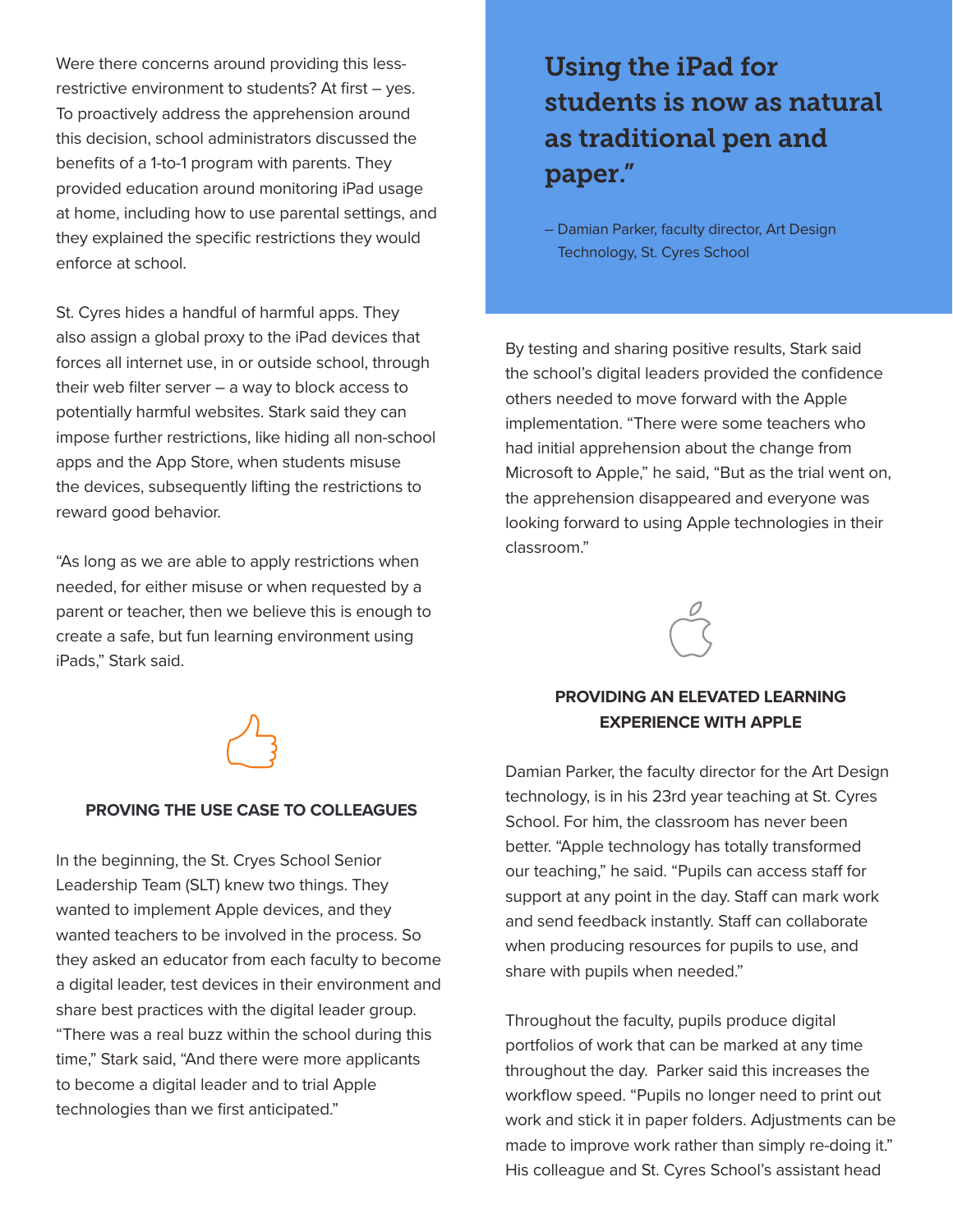teacher, Rob Burton, agreed, explaining additional benefits. He said, "The iPad allows flipped learning to take place very effectively. It allows pupils of different abilities to learn at their own pace."

Students frequently utilize their devices to access iTunes U and a range of educational apps. Teachers use AirPlay to enhance their lessons and Apple Classroom for guided learning. Richard Hopkin, lead digital leader and teacher of music at St. Cyres, said the learning opportunities are endless. "I love finding new ways to use the iPad in the classroom, and the pupils are very advanced at using them for creating professional sounding compositions, performances, appraisals and assessments," he said. "We are very lucky that we are able to teach in such an advanced environment"



#### **ACHIEVING GOALS WITH A DIFFERENT MDM**

Stark is proud of what they've accomplished at St. Cyres, but he cautioned that it wouldn't be possible without the proper management tool. In 2015, Stark said he switched from his mobile device management solution (MDM) to Jamf Pro in order to provide complete support for all of the school's iPad devices. He knew Jamf would allow him to:

- $\heartsuit$  Provide zero-day support for all student and staff iOS and macOS devices
- $\heartsuit$  Install iOS 9.3 and introduce Apple Classroom to teachers as a way to engage students
- $\heartsuit$  Create a customized school App Store through Jamf Self Service
- $\mathcal G$  Restrict harmful apps from student devices
- $\heartsuit$  Deliver an elevated level of support for macOS devices, reducing the need for manual updates and software installs
- $\heartsuit$  Offer an elevated level of technical support within the school

"We can genuinely say all iPads and Macs receive zero-touch deployment and are ready for teaching and learning in the school from day one," Stark said.